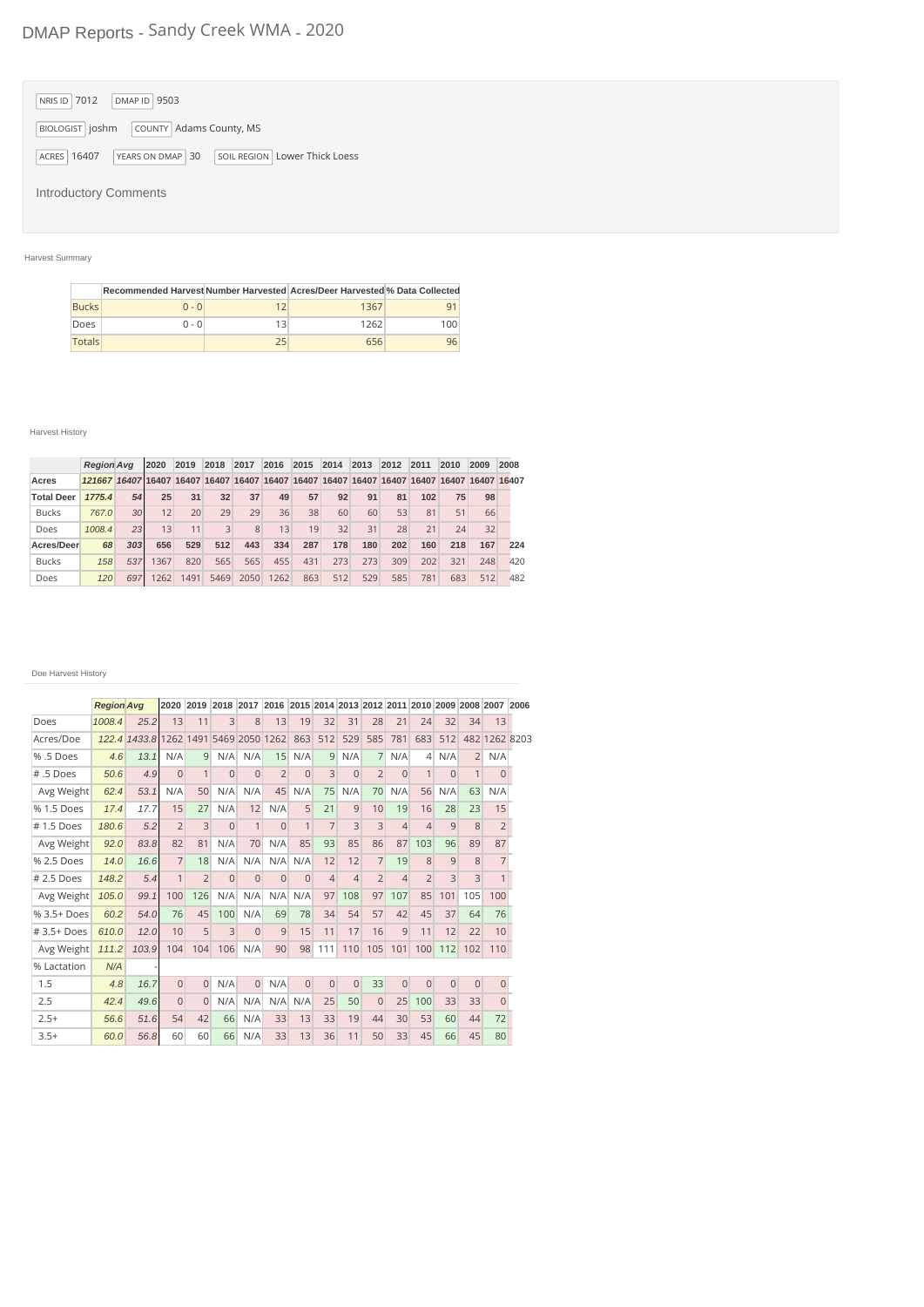



 $\sim$  0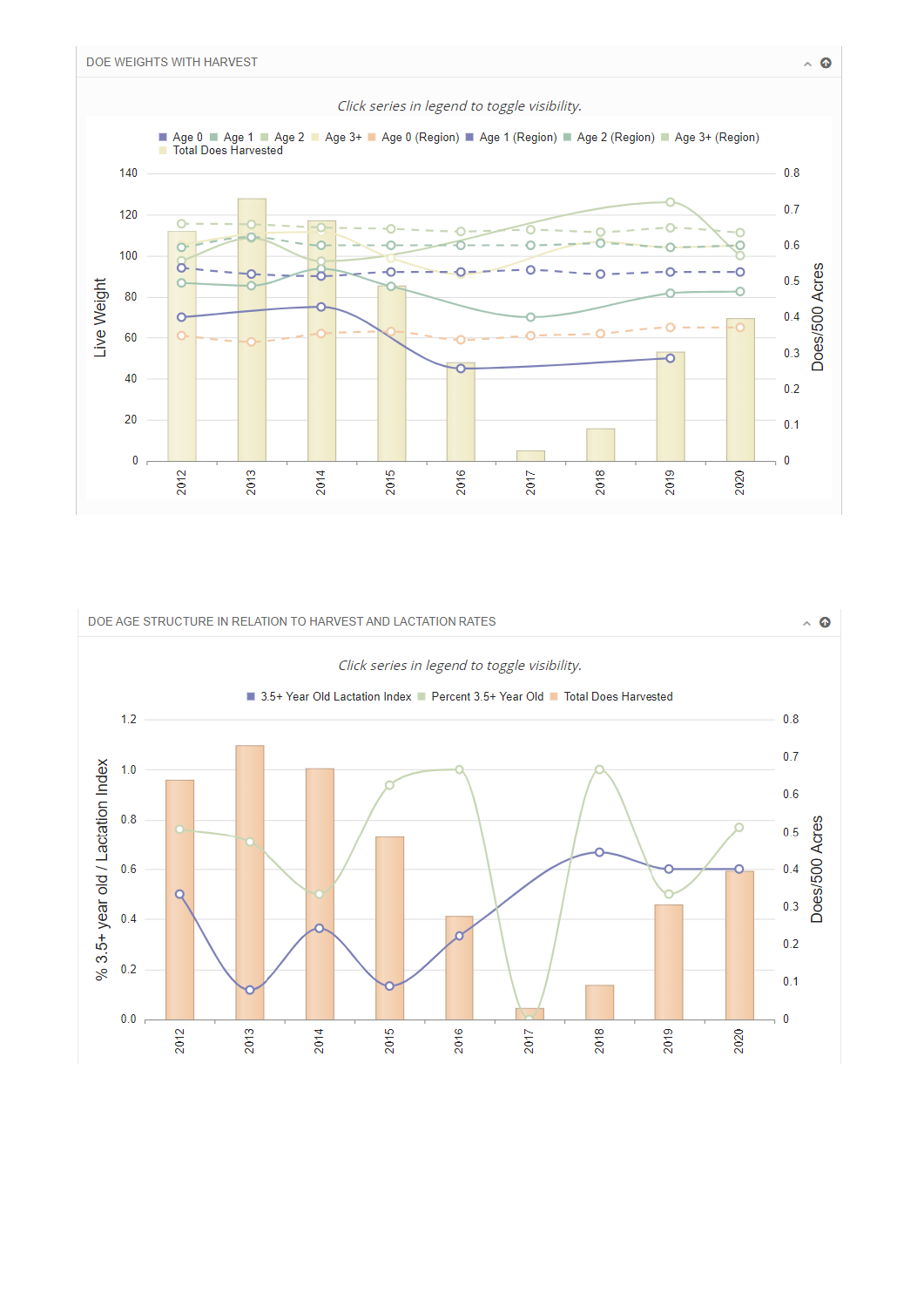|               | <b>Region Avg</b> |        | 2020           |          |                |                | 2019 2018 2017 2016 2015 2014 2013 2012 2011 2010 2009 2008 2007 20 |                |                |                |                              |                |                |          |                |                |  |
|---------------|-------------------|--------|----------------|----------|----------------|----------------|---------------------------------------------------------------------|----------------|----------------|----------------|------------------------------|----------------|----------------|----------|----------------|----------------|--|
| <b>Bucks</b>  | 767.0             | 32.7   | 12             | 20       | 29             | 29             | 36                                                                  | 38             | 60             | 60             | 53                           | 81             | 51             | 66       | 39             | 34             |  |
| Acres/Buck    | 158.4             | 1868.3 | 1367           | 820      | 565            | 565            | 455                                                                 | 431            | 273            | 273            | 309                          | 202            | 321            | 248      | 420            | 482 16         |  |
| %.5 Bucks     | 2.0               | 9.3    | N/A            | N/A      | N/A            | N/A            | $\overline{2}$                                                      | N/A            | 1              | N/A            | N/A                          | N/A            | $\mathbf{1}$   | N/A      | N/A            | N/A            |  |
| # .5 Bucks    | 18.4              | 2.6    | $\Omega$       | $\Omega$ | $\overline{0}$ | $\Omega$       | $\overline{1}$                                                      | $\Omega$       | $\overline{1}$ | $\overline{O}$ | $\Omega$                     | $\Omega$       | 1              | $\Omega$ | $\Omega$       | $\Omega$       |  |
| Avg Weight    | 62.8              | 50.3   | N/A            | N/A      | N/A            | N/A            | 50                                                                  | N/A            | 65             | N/A            | N/A                          | N/A            | 55             | N/A      | N/A            | N/A            |  |
| % 1.5 Bucks   | 6.2               | 18.4   | N/A            | N/A      | N/A            | N/A            | $\overline{2}$                                                      | $\overline{2}$ | N/A            | 8              | 5                            | 3              | 7              | 7        | 5              | 5              |  |
| #1.5 Bucks    | 52.6              | 6.6    | $\overline{0}$ | $\Omega$ | $\overline{0}$ | $\Omega$       | $\overline{1}$                                                      | $\overline{1}$ | $\Omega$       | 5              | $\overline{3}$               | 3              | $\overline{4}$ | 5        | $\overline{2}$ | $\overline{2}$ |  |
| % Spikes      | 70.4              | 79.9   | N/A            | N/A      | N/A            | N/A            | 100                                                                 | 100            | N/A            | 60             | 100                          | $\overline{0}$ | 75             | 80       | 100            | 100            |  |
| Avg Weight    | 107.0             | 102.6  | N/A            | N/A      | N/A            | N/A            | 90                                                                  | 75             | N/A            | 113            | 112                          | 103            | 98             | 91       | 98             | 90             |  |
| Avg Points    | 2.3               | 3.0    | N/A            | N/A      | N/A            | N/A            | 2.0                                                                 | 0.0            | N/A            | 3.8            | 2.0                          | 5.3            | 2.5            | 2.2      | 1.0            | 2.0            |  |
| Avg Base      | 1.5               | 1.5    | N/A            | N/A      | N/A            | N/A            | 1.0                                                                 | 2.8            | N/A            | 2.0            | 0.8                          | 2.3            | 1.6            | 0.4      | 0.0            | 0.0            |  |
| Avg Length    | 3.8               | 4.7    | N/A            | N/A      | N/A            | N/A            | 6.0                                                                 | 0.0            | N/A            | 5.8            | 1.0                          | 9.3            | 5.8            | 1.1      | 3.0            | 1.0            |  |
| Avg Spread    | 4.3               | 4.4    | N/A            | N/A      | N/A            | N/A            | 7.0                                                                 | 0.0            | N/A            | 4.0            | 0.0                          | 7.7            | 3.1            | 0.8      | 0.0            | 0.0            |  |
| % 2.5 Bucks   | 6.4               | 23.4   | 8              | 45       | 27             | 3              | $\overline{2}$                                                      | 21             | 15             | 11             | 9                            | 22             | 13             | 9        | 10             | $\overline{2}$ |  |
| $# 2.5$ Bucks | 53.0              | 6.2    | $\overline{1}$ | 9        | 8              | $\overline{1}$ | $\overline{1}$                                                      | 8              | 9              | $\overline{7}$ | 5                            | 18             | $\overline{7}$ | 6        | $\overline{4}$ | $\mathbf{1}$   |  |
| Avg Weight    | 145.0             | 136.7  | 130            | 135      | 140            | 145            | 96                                                                  | 118            | 136            | 149            | 132                          | 138            | 137            | 143      | 132            | 155            |  |
| Avg Points    | 6.5               | 6.5    | 4.0            | 6.2      | 7.4            | 6.0            | 5.0                                                                 | 6.8            | 6.9            | 5.7            | 6.4                          | 6.7            | 6.7            | 7.3      | 7.8            | 8.0            |  |
| Avg Base      | 3.2               | 3.1    | 2.8            | 3.3      | 3.1            | 3.3            | 2.6                                                                 | 2.4            | 3.1            | 2.7            | 3.5                          | 3.1            | 3.2            | 2.9      | 2.6            | 4.0            |  |
| Avg Length    | 13.4              | 13.2   | 11.8           | 13.8     | 14.0           | 12.8           | 11.1                                                                | 14.0           | 14.4           | 14.0           | 10.1                         | 13.4           | 14.2           | 14.9     | 11.6           | 16.1           |  |
| Avg Spread    | 11.3              | 11.0   | 11.0           | 11.1     | 11.8           | 11.5           | 12.1                                                                | 10.4           | 11.9           | 11.2           | 9.0                          | 9.6            | 10.9           | 12.2     | 8.4            | 13.0           |  |
| % 3.5 Bucks   | 18.2              | 25.5   | 50             | 30       | 34             | 31             | 11                                                                  | 15             | 18             | 23             | 18                           | 22             | 9              | 18       | 46             | 35             |  |
| $#3.5$ Bucks  | 142.6             | 8.0    | 6              | 6        | 10             | 9              | $\overline{4}$                                                      | 6              | 11             | 14             | 10                           | 18             | 5              | 12       | 18             | 12             |  |
| Avg Weight    | 158.8             | 153.4  | 132            | 140      | 152            | 140            | 139                                                                 | 132            | 151            | 153            | 151                          | 145            | 147            | 144      | 146            | 141            |  |
| Avg Points    | 7.3               | 8.0    | 8.2            | 6.7      | 7.8            | 7.2            | 6.8                                                                 | 7.7            | 6.8            | 7.4            | 7.2                          | 7.7            | 8.6            | 7.9      | 7.2            | 7.7            |  |
| Avg Base      | 3.7               | 3.6    | 4.0            | 3.6      | 3.3            | 3.0            | 3.5                                                                 | 3.1            | 3.1            | 3.3            | 3.5                          | 3.6            | 3.5            | 3.6      | 3.3            | 3.7            |  |
| Avg Length    | 16.2              | 15.7   | 15.2           | 14.3     | 15.8           | 14.8           | 14.4                                                                | 15.7           | 15.4           | 13.3           | 15.0                         | 15.1           | 15.0           | 15.2     | 14.6           | 15.5           |  |
| Avg Spread    | 13.1              | 12.9   | 13.0           | 12.2     | 12.3           | 12.3           | 12.1                                                                | 12.6           | 12.0           | 10.6           | 11.8                         | 11.8           | 12.7           | 12.4     | 11.9           | 12.9           |  |
| % 4.5+ Bucks  | 60.6              | 23.8   | 33             | 25       | 27             | 27             | 8                                                                   | 15             | 16             | 13             | 13                           | 22             | 17             | 15       | 38             | 55             |  |
| #4.5+ Bucks   | 469.0             | 7.0    | $\overline{4}$ | 5        | 8              | 8              | 3                                                                   | 6              | 10             | 8              | 7                            | 18             | 9              | 10       | 15             | 19             |  |
| Avg Weight    | 177.0             | 161.9  | 158            | 160      | 151            | 148            | 118                                                                 | 149            | 166            | 147            | 172                          | 157            | 166            | 160      | 164            | 158            |  |
| Avg Points    | 8.1               | 8.3    | 8.0            | 8.2      | 7.2            | 7.8            | 8.0                                                                 | 8.7            | 7.9            | 9.0            | 8.9                          | 8.8            | 7.7            | 7.9      | 8.1            | 7.6            |  |
| Avg Base      | 4.3               | 4.0    | 4.3            | 4.1      | 4.1            | 3.6            | 2.3                                                                 | 4.0            | 3.9            | 3.5            | 4.4                          | 4.0            | 3.7            | 4.2      | 4.1            | 3.9            |  |
| Avg Length    | 18.3              | 17.0   | 18.9           | 18.4     | 16.4           | 16.7           | 10.4                                                                | 15.7           | 16.3           | 16.3           | 17.5                         | 16.0           | 16.8           | 17.8     | 17.6           | 17.0           |  |
| Avg Spread    | 14.6              | 13.6   | 15.5           |          | 14.8 12.8      | 13.5           |                                                                     |                |                |                | 8.9 12.7 13.6 12.9 13.7 13.1 |                | 13.4 14.1      |          |                | 13.9 13.8      |  |

#### **Comments**